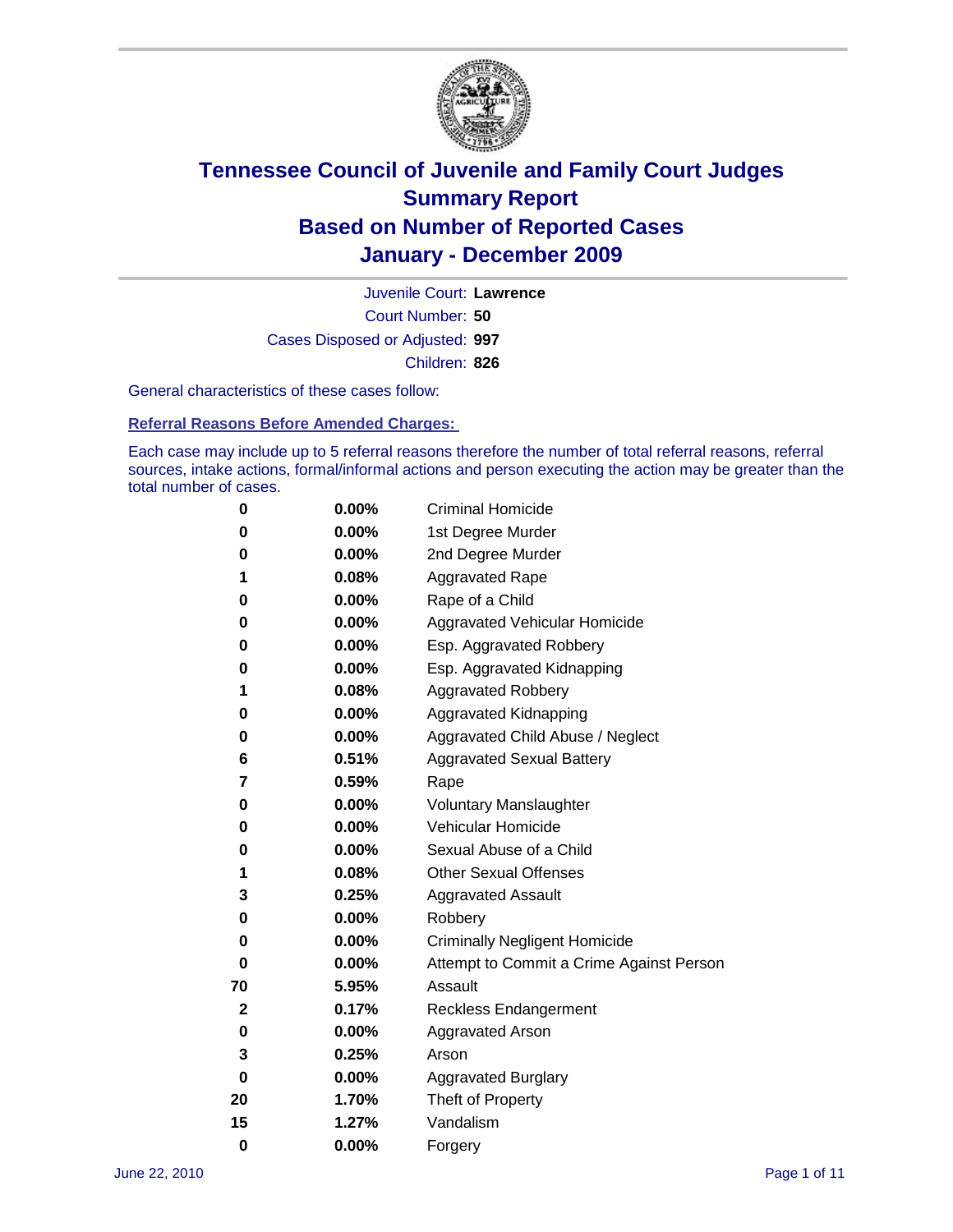

Court Number: **50** Juvenile Court: **Lawrence** Cases Disposed or Adjusted: **997**

Children: **826**

#### **Referral Reasons Before Amended Charges:**

Each case may include up to 5 referral reasons therefore the number of total referral reasons, referral sources, intake actions, formal/informal actions and person executing the action may be greater than the total number of cases.

| $\pmb{0}$    | 0.00%    | <b>Worthless Checks</b>                                     |
|--------------|----------|-------------------------------------------------------------|
| 1            | 0.08%    | Illegal Possession / Fraudulent Use of Credit / Debit Cards |
| 4            | 0.34%    | <b>Burglary</b>                                             |
| 0            | $0.00\%$ | Unauthorized Use of a Vehicle                               |
| 0            | $0.00\%$ | <b>Cruelty to Animals</b>                                   |
| $\mathbf{2}$ | 0.17%    | Sale of Controlled Substances                               |
| 16           | 1.36%    | <b>Other Drug Offenses</b>                                  |
| 14           | 1.19%    | Possession of Controlled Substances                         |
| $\mathbf 0$  | $0.00\%$ | <b>Criminal Attempt</b>                                     |
| $\mathbf 2$  | 0.17%    | Carrying Weapons on School Property                         |
| 0            | 0.00%    | Unlawful Carrying / Possession of a Weapon                  |
| 3            | 0.25%    | <b>Evading Arrest</b>                                       |
| 0            | 0.00%    | Escape                                                      |
| 0            | 0.00%    | Driving Under Influence (DUI)                               |
| 20           | 1.70%    | Possession / Consumption of Alcohol                         |
| 0            | 0.00%    | Resisting Stop, Frisk, Halt, Arrest or Search               |
| 0            | $0.00\%$ | <b>Aggravated Criminal Trespass</b>                         |
| 2            | 0.17%    | Harassment                                                  |
| 1            | 0.08%    | Failure to Appear                                           |
| 0            | $0.00\%$ | Filing a False Police Report                                |
| 0            | 0.00%    | Criminal Impersonation                                      |
| 3            | 0.25%    | <b>Disorderly Conduct</b>                                   |
| 7            | 0.59%    | <b>Criminal Trespass</b>                                    |
| 1            | 0.08%    | Public Intoxication                                         |
| 3            | 0.25%    | Gambling                                                    |
| 293          | 24.89%   | <b>Traffic</b>                                              |
| 7            | 0.59%    | Local Ordinances                                            |
| 0            | 0.00%    | Violation of Wildlife Regulations                           |
| 3            | 0.25%    | Contempt of Court                                           |
| 2            | 0.17%    | Violation of Probation                                      |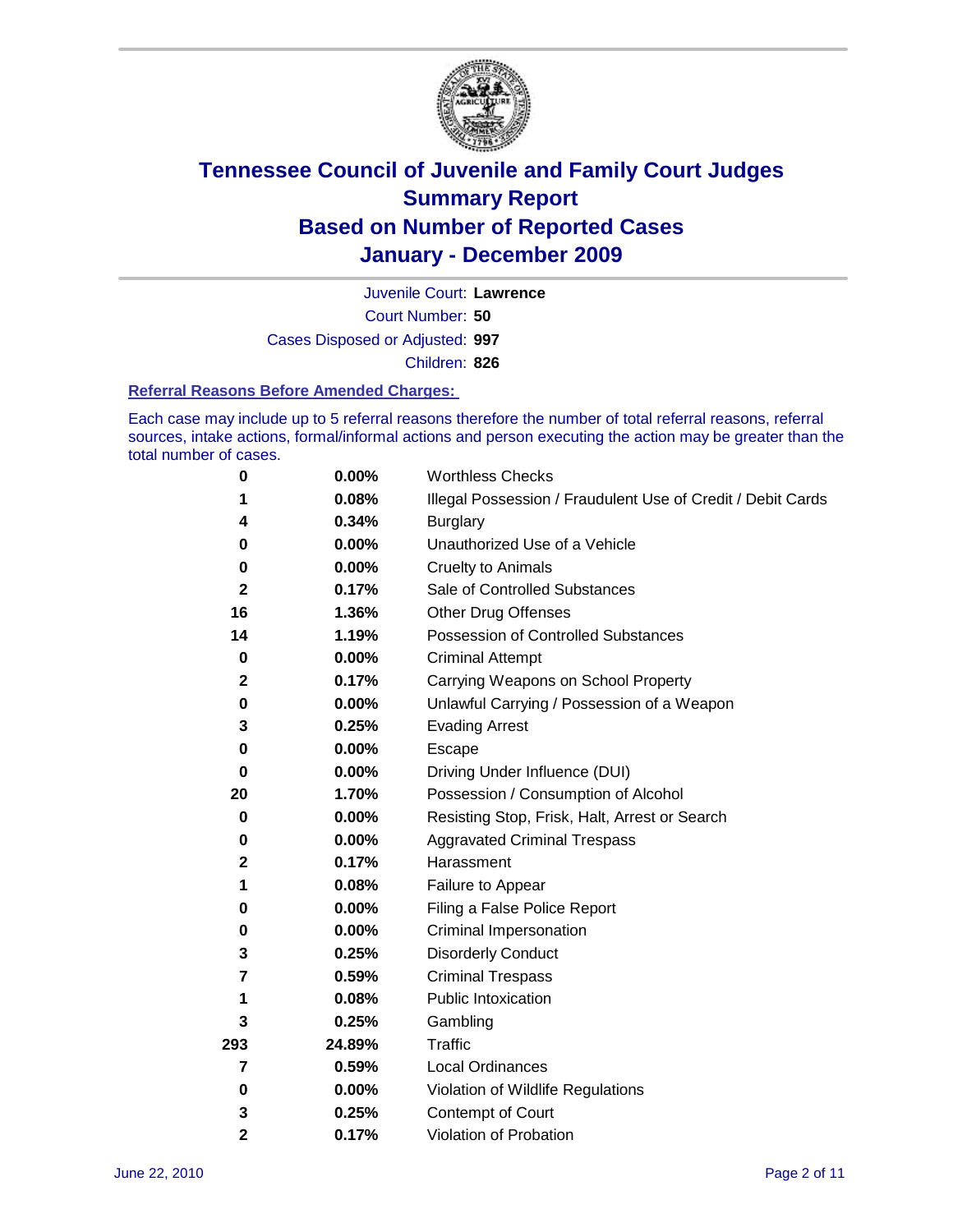

Court Number: **50** Juvenile Court: **Lawrence** Cases Disposed or Adjusted: **997** Children: **826**

#### **Referral Reasons Before Amended Charges:**

Each case may include up to 5 referral reasons therefore the number of total referral reasons, referral sources, intake actions, formal/informal actions and person executing the action may be greater than the total number of cases.

| 1,177       | 100.00%  | <b>Total Referrals</b>                 |
|-------------|----------|----------------------------------------|
| 48          | 4.08%    | Other                                  |
| 0           | 0.00%    | <b>Consent to Marry</b>                |
| 19          | 1.61%    | <b>Request for Medical Treatment</b>   |
| 288         | 24.47%   | <b>Child Support</b>                   |
| 30          | 2.55%    | Paternity / Legitimation               |
| 6           | 0.51%    | Visitation                             |
| 15          | 1.27%    | Custody                                |
| 0           | 0.00%    | <b>Foster Care Review</b>              |
| 0           | $0.00\%$ | <b>Administrative Review</b>           |
| 41          | 3.48%    | <b>Judicial Review</b>                 |
| 0           | 0.00%    | Violation of Informal Adjustment       |
| 0           | 0.00%    | <b>Violation of Pretrial Diversion</b> |
| 0           | 0.00%    | <b>Termination of Parental Rights</b>  |
| 69          | 5.86%    | Dependency / Neglect                   |
| $\bf{0}$    | 0.00%    | <b>Physically Abused Child</b>         |
| 0           | 0.00%    | <b>Sexually Abused Child</b>           |
| 11          | 0.93%    | <b>Violation of Curfew</b>             |
| 1           | 0.08%    | Violation of a Valid Court Order       |
| 35          | 2.97%    | Possession of Tobacco Products         |
| $\mathbf 0$ | $0.00\%$ | Out-of-State Runaway                   |
| 12          | 1.02%    | In-State Runaway                       |
| 37          | 3.14%    | Truancy                                |
| 52          | 4.42%    | Unruly Behavior                        |
| $\mathbf 0$ | 0.00%    | Violation of Aftercare                 |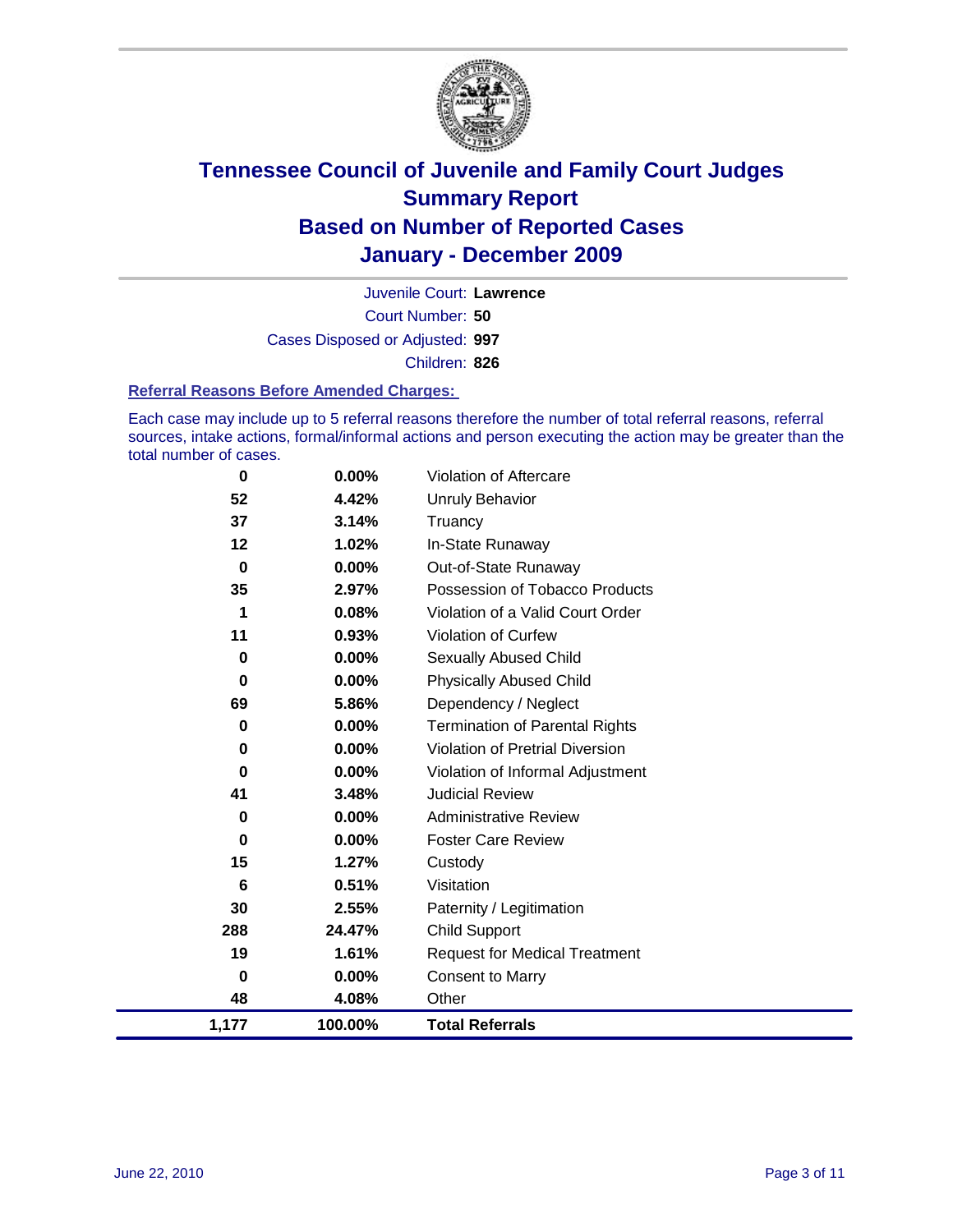

| Juvenile Court: Lawrence |                                 |                               |  |  |  |  |  |
|--------------------------|---------------------------------|-------------------------------|--|--|--|--|--|
|                          | Court Number: 50                |                               |  |  |  |  |  |
|                          | Cases Disposed or Adjusted: 997 |                               |  |  |  |  |  |
|                          |                                 | Children: 826                 |  |  |  |  |  |
| Referral Sources: 1      |                                 |                               |  |  |  |  |  |
| 566                      | 48.09%                          | Law Enforcement               |  |  |  |  |  |
| 109                      | 9.26%                           | Parents                       |  |  |  |  |  |
| $12 \,$                  | $1.02\%$                        | <b>Relatives</b>              |  |  |  |  |  |
| 22                       | 1.87%                           | Self                          |  |  |  |  |  |
| 35                       | 2.97%                           | School                        |  |  |  |  |  |
| 0                        | $0.00\%$                        | <b>CSA</b>                    |  |  |  |  |  |
| 112                      | 9.52%                           | <b>DCS</b>                    |  |  |  |  |  |
| 1                        | 0.08%                           | <b>Other State Department</b> |  |  |  |  |  |

| 1,177 | 100.00%  | <b>Total Referral Sources</b>     |
|-------|----------|-----------------------------------|
| 11    | 0.93%    | Other                             |
| 0     | 0.00%    | Unknown                           |
| 0     | 0.00%    | Hospital                          |
| 53    | 4.50%    | Child & Parent                    |
| 20    | 1.70%    | Victim                            |
| 0     | $0.00\%$ | <b>Other Court</b>                |
| 0     | $0.00\%$ | Social Agency                     |
| 32    | 2.72%    | <b>Court Staff</b>                |
| 204   | 17.33%   | <b>District Attorney's Office</b> |
|       |          |                                   |

### **Age of Child at Referral: 2**

| 826 | 100.00%  | <b>Total Child Count</b> |
|-----|----------|--------------------------|
| 0   | $0.00\%$ | Unknown                  |
| 1   | 0.12%    | Ages 19 and Over         |
| 194 | 23.49%   | Ages 17 through 18       |
| 208 | 25.18%   | Ages 15 through 16       |
| 87  | 10.53%   | Ages 13 through 14       |
| 39  | 4.72%    | Ages 11 through 12       |
| 297 | 35.96%   | Ages 10 and Under        |
|     |          |                          |

<sup>1</sup> If different than number of Referral Reasons (1177), verify accuracy of your court's data.

<sup>2</sup> One child could be counted in multiple categories, verify accuracy of your court's data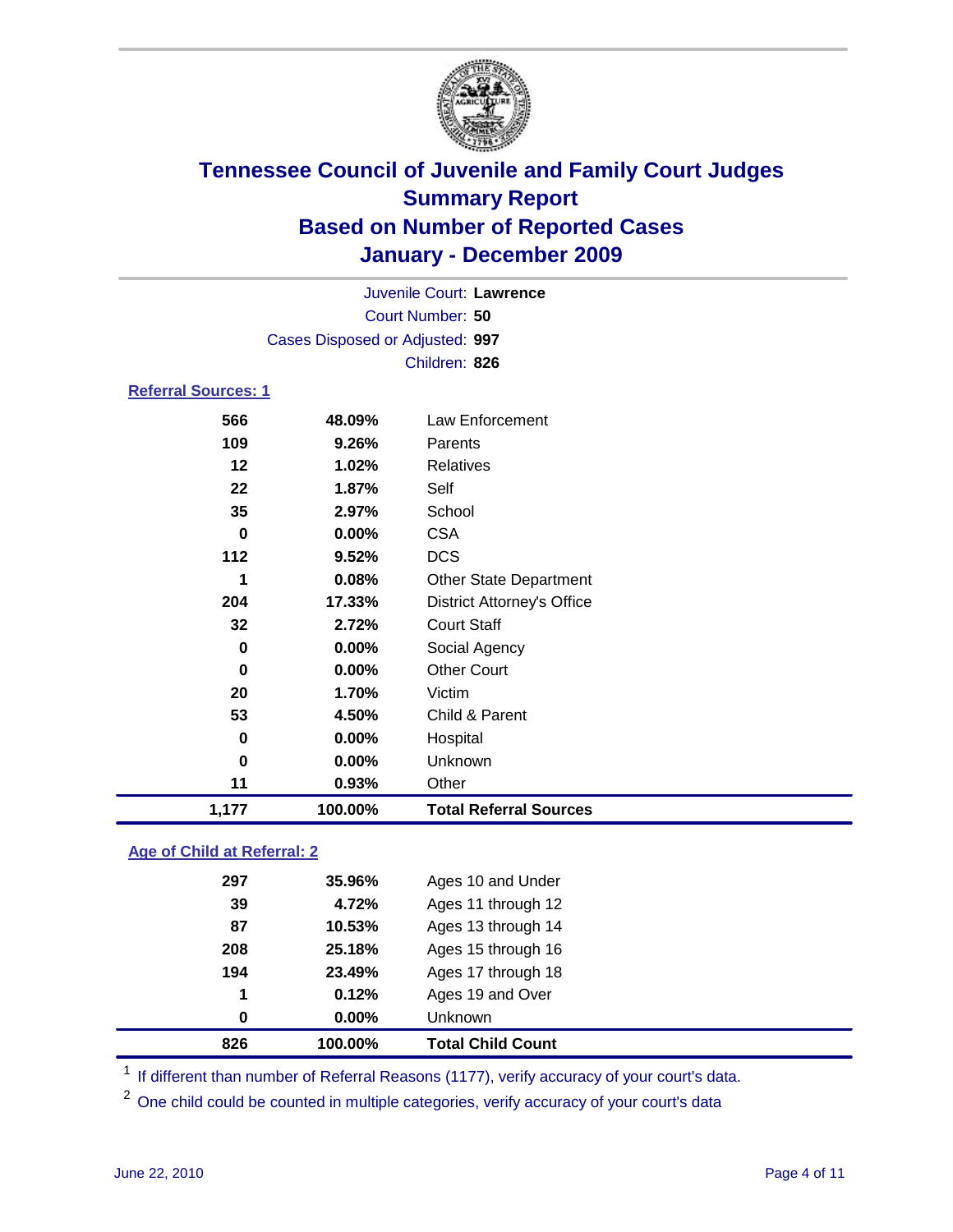

| Juvenile Court: Lawrence                |                                 |                          |  |  |  |
|-----------------------------------------|---------------------------------|--------------------------|--|--|--|
|                                         | Court Number: 50                |                          |  |  |  |
|                                         | Cases Disposed or Adjusted: 997 |                          |  |  |  |
|                                         |                                 | Children: 826            |  |  |  |
| Sex of Child: 1                         |                                 |                          |  |  |  |
| 497                                     | 60.17%                          | Male                     |  |  |  |
| 325                                     | 39.35%                          | Female                   |  |  |  |
| 4                                       | 0.48%                           | Unknown                  |  |  |  |
| 826                                     | 100.00%                         | <b>Total Child Count</b> |  |  |  |
| Race of Child: 1                        |                                 |                          |  |  |  |
| 748                                     | 90.56%                          | White                    |  |  |  |
| 39                                      | 4.72%                           | African American         |  |  |  |
| 0                                       | 0.00%                           | Native American          |  |  |  |
| $\bf{0}$                                | 0.00%                           | Asian                    |  |  |  |
| 19                                      | 2.30%                           | Mixed                    |  |  |  |
| 20                                      | 2.42%                           | Unknown                  |  |  |  |
| 826                                     | 100.00%                         | <b>Total Child Count</b> |  |  |  |
| <b>Hispanic Origin: 1</b>               |                                 |                          |  |  |  |
| 15                                      | 1.82%                           | Yes                      |  |  |  |
| 784                                     | 94.92%                          | <b>No</b>                |  |  |  |
| 27                                      | 3.27%                           | Unknown                  |  |  |  |
| 826                                     | 100.00%                         | <b>Total Child Count</b> |  |  |  |
| <b>School Enrollment of Children: 1</b> |                                 |                          |  |  |  |
| 639                                     | 77.36%                          | Yes                      |  |  |  |
| 153                                     | 18.52%                          | No                       |  |  |  |
| 34                                      | 4.12%                           | Unknown                  |  |  |  |
| 826                                     | 100.00%                         | <b>Total Child Count</b> |  |  |  |

One child could be counted in multiple categories, verify accuracy of your court's data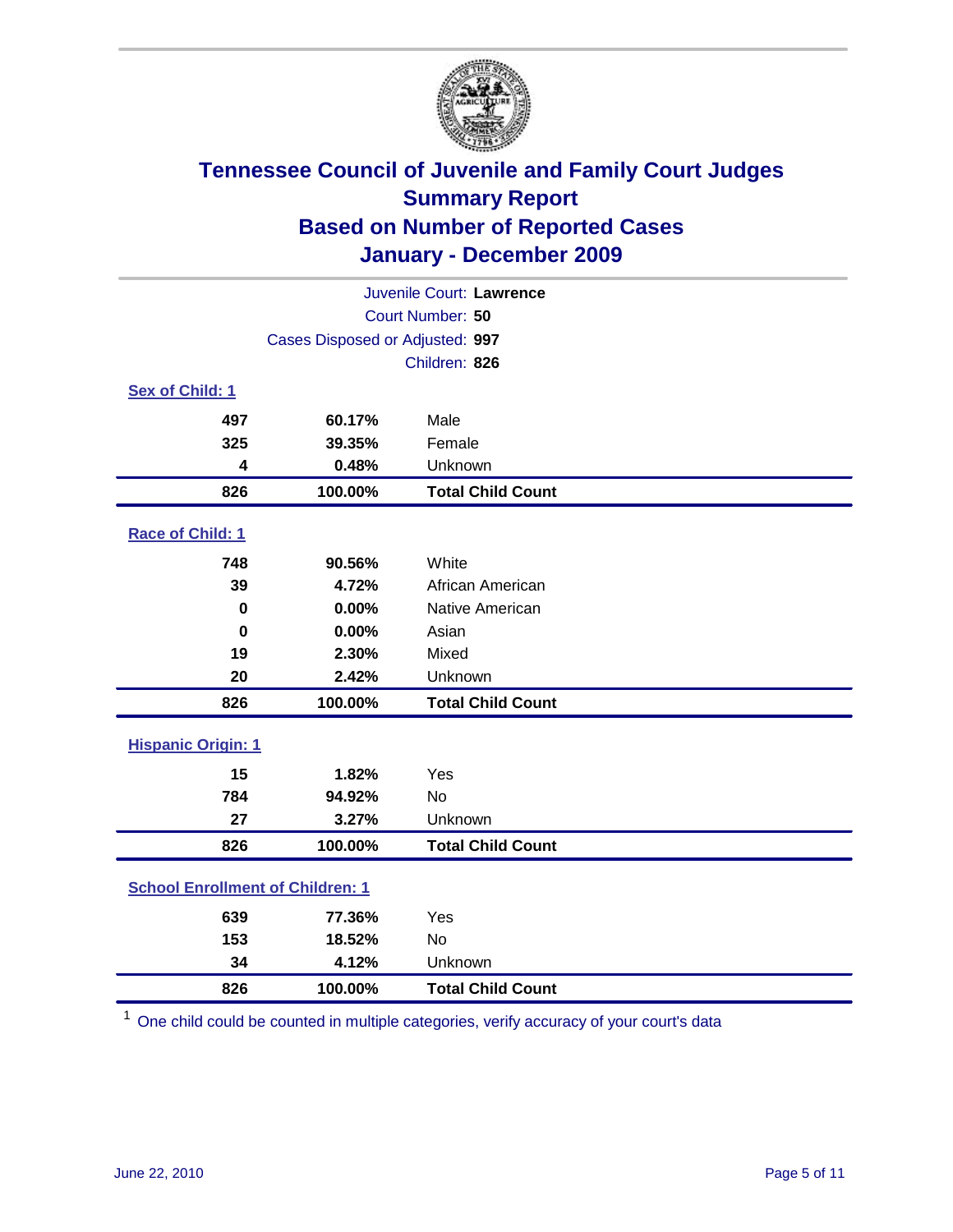

Court Number: **50** Juvenile Court: **Lawrence** Cases Disposed or Adjusted: **997** Children: **826**

### **Living Arrangement of Child at Time of Referral: 1**

| 826 | 100.00%  | <b>Total Child Count</b>     |
|-----|----------|------------------------------|
| 2   | 0.24%    | Other                        |
| 61  | 7.38%    | Unknown                      |
| 1   | 0.12%    | Independent                  |
| 1   | 0.12%    | In an Institution            |
| 1   | 0.12%    | In a Residential Center      |
| 5   | 0.61%    | In a Group Home              |
| 104 | 12.59%   | With Foster Family           |
| 4   | 0.48%    | With Adoptive Parents        |
| 54  | $6.54\%$ | <b>With Relatives</b>        |
| 56  | 6.78%    | <b>With Father</b>           |
| 369 | 44.67%   | With Mother                  |
| 12  | 1.45%    | With Mother and Stepfather   |
| 3   | 0.36%    | With Father and Stepmother   |
| 153 | 18.52%   | With Both Biological Parents |
|     |          |                              |

### **Type of Detention: 2**

| 997      | 100.00%  | <b>Total Detention Count</b> |  |
|----------|----------|------------------------------|--|
| 0        | $0.00\%$ | Other                        |  |
| 994      | 99.70%   | Does Not Apply               |  |
| 0        | $0.00\%$ | Unknown                      |  |
| 0        | 0.00%    | <b>Psychiatric Hospital</b>  |  |
| $\bf{0}$ | 0.00%    | Jail - No Separation         |  |
| 0        | $0.00\%$ | Jail - Partial Separation    |  |
| 0        | $0.00\%$ | Jail - Complete Separation   |  |
| 3        | 0.30%    | Juvenile Detention Facility  |  |
| 0        | $0.00\%$ | Non-Secure Placement         |  |
|          |          |                              |  |

<sup>1</sup> One child could be counted in multiple categories, verify accuracy of your court's data

<sup>2</sup> If different than number of Cases (997) verify accuracy of your court's data.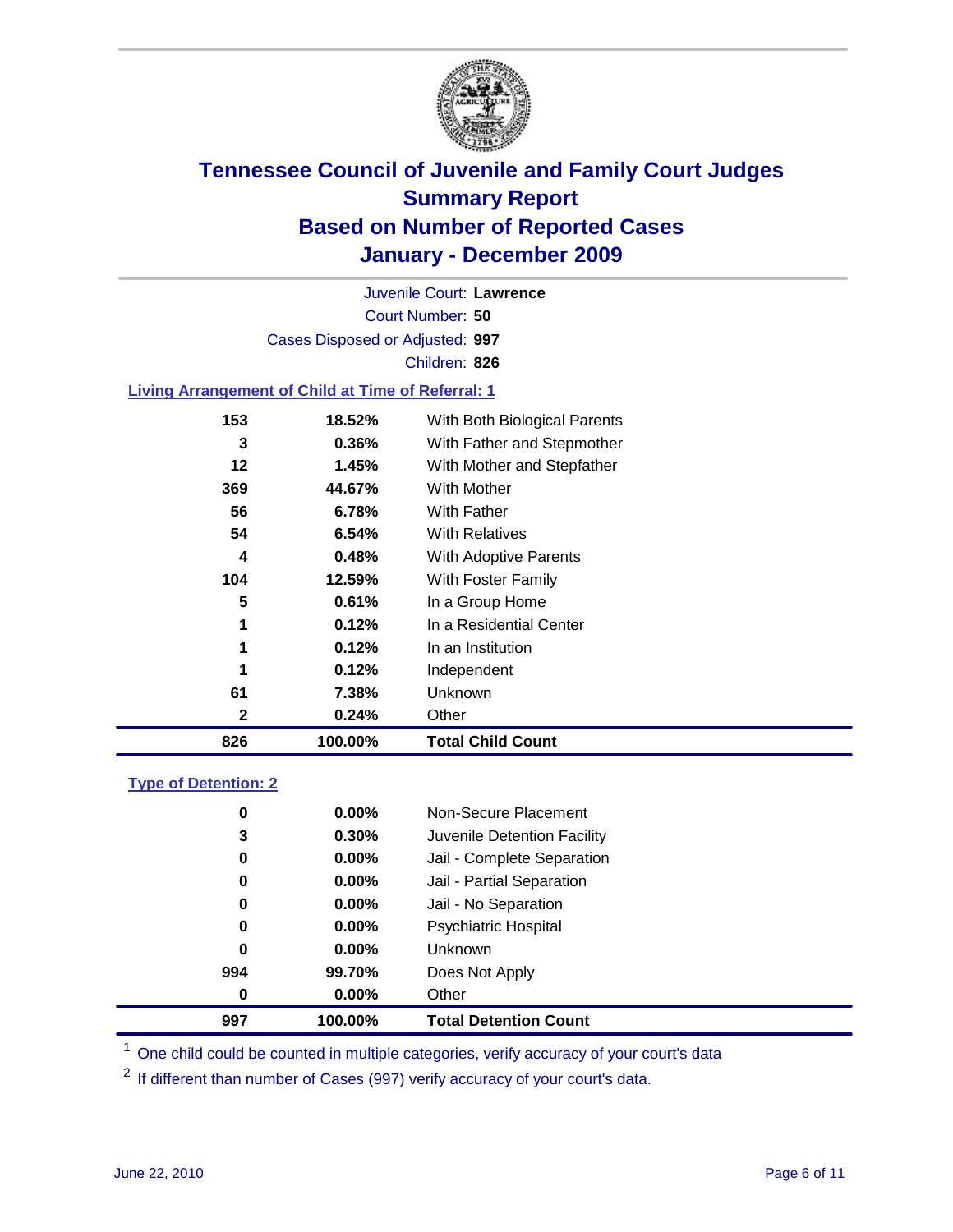

|                                                    | Juvenile Court: Lawrence        |                                      |  |  |  |  |
|----------------------------------------------------|---------------------------------|--------------------------------------|--|--|--|--|
|                                                    | Court Number: 50                |                                      |  |  |  |  |
|                                                    | Cases Disposed or Adjusted: 997 |                                      |  |  |  |  |
|                                                    |                                 | Children: 826                        |  |  |  |  |
| <b>Placement After Secure Detention Hearing: 1</b> |                                 |                                      |  |  |  |  |
| 0                                                  | 0.00%                           | Returned to Prior Living Arrangement |  |  |  |  |
| 3                                                  | 0.30%                           | Juvenile Detention Facility          |  |  |  |  |
| 0                                                  | 0.00%                           | Jail                                 |  |  |  |  |
| 0                                                  | 0.00%                           | Shelter / Group Home                 |  |  |  |  |
| 1                                                  | 0.10%                           | <b>Foster Family Home</b>            |  |  |  |  |
| 0                                                  | 0.00%                           | Psychiatric Hospital                 |  |  |  |  |
| 0                                                  | 0.00%                           | Unknown                              |  |  |  |  |
| 993                                                | 99.60%                          | Does Not Apply                       |  |  |  |  |
| 0                                                  | 0.00%                           | Other                                |  |  |  |  |
| 997                                                | 100.00%                         | <b>Total Placement Count</b>         |  |  |  |  |
|                                                    |                                 |                                      |  |  |  |  |
| <b>Intake Actions: 2</b>                           |                                 |                                      |  |  |  |  |
| 680                                                | 57.77%                          | <b>Petition Filed</b>                |  |  |  |  |
| 83                                                 | 7.05%                           | <b>Motion Filed</b>                  |  |  |  |  |
| 324                                                | 27.53%                          | <b>Citation Processed</b>            |  |  |  |  |
| $\bf{0}$                                           | 0.00%                           | Notification of Paternity Processed  |  |  |  |  |
| 59                                                 | 5.01%                           | Scheduling of Judicial Review        |  |  |  |  |
| 0                                                  | 0.00%                           | Scheduling of Administrative Review  |  |  |  |  |
| 0                                                  | 0.00%                           | Scheduling of Foster Care Review     |  |  |  |  |
| 3                                                  | 0.25%                           | Unknown                              |  |  |  |  |
| 0                                                  | 0.00%                           | Does Not Apply                       |  |  |  |  |
| 28                                                 | 2.38%                           | Other                                |  |  |  |  |
| 1,177                                              | 100.00%                         | <b>Total Intake Count</b>            |  |  |  |  |

<sup>1</sup> If different than number of Cases (997) verify accuracy of your court's data.

<sup>2</sup> If different than number of Referral Reasons (1177), verify accuracy of your court's data.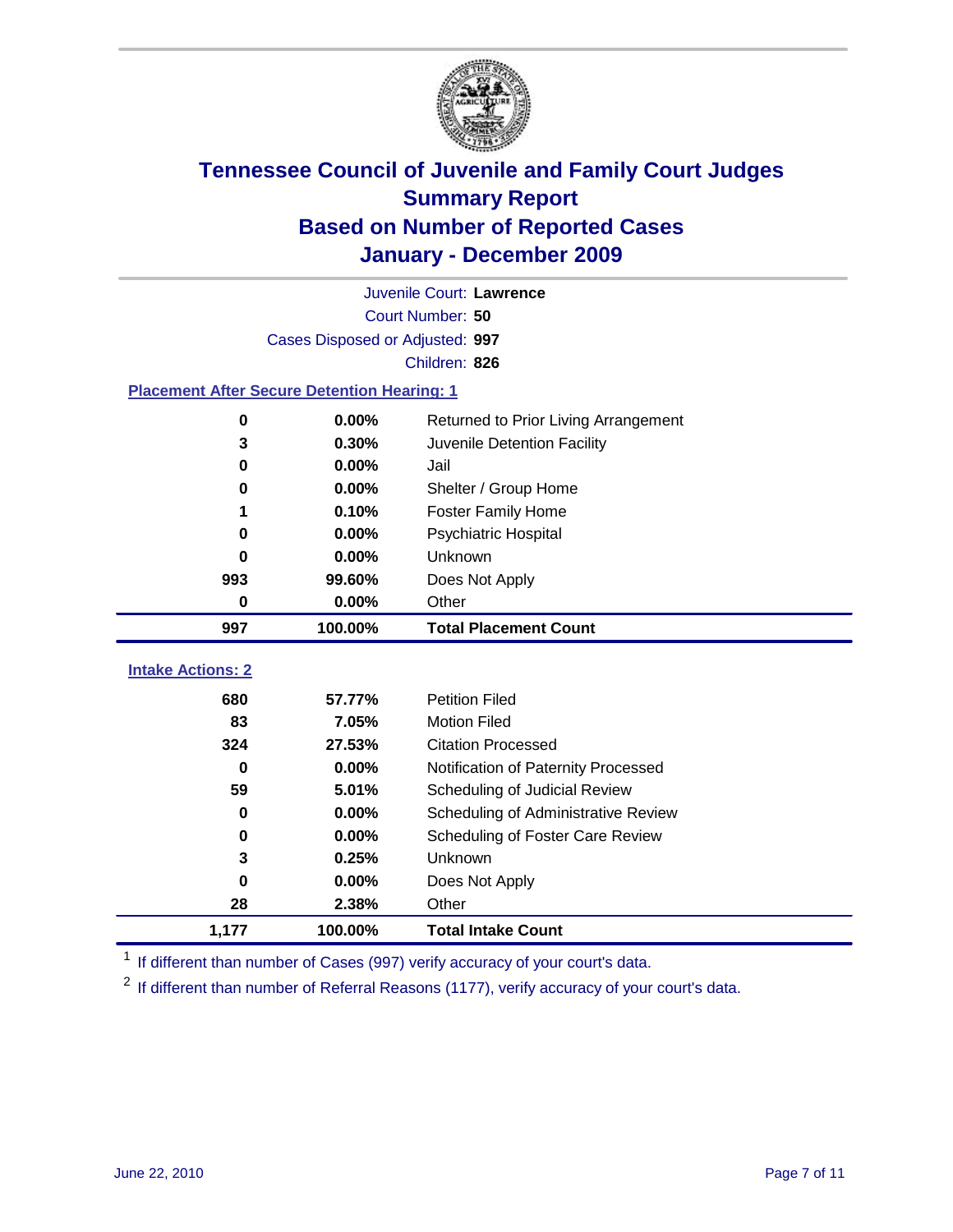

Court Number: **50** Juvenile Court: **Lawrence** Cases Disposed or Adjusted: **997** Children: **826**

### **Last Grade Completed by Child: 1**

| Preschool<br>Kindergarten<br>1st Grade<br>2nd Grade<br>3rd Grade<br>4th Grade<br>5th Grade<br>6th Grade<br>7th Grade<br>8th Grade<br>9th Grade<br>10th Grade<br>11th Grade |
|----------------------------------------------------------------------------------------------------------------------------------------------------------------------------|
|                                                                                                                                                                            |
|                                                                                                                                                                            |
|                                                                                                                                                                            |
|                                                                                                                                                                            |
|                                                                                                                                                                            |
|                                                                                                                                                                            |
|                                                                                                                                                                            |
|                                                                                                                                                                            |
|                                                                                                                                                                            |
|                                                                                                                                                                            |
|                                                                                                                                                                            |
|                                                                                                                                                                            |
|                                                                                                                                                                            |
| 12th Grade                                                                                                                                                                 |
| Non-Graded Special Ed                                                                                                                                                      |
| <b>GED</b>                                                                                                                                                                 |
| Graduated                                                                                                                                                                  |
| <b>Never Attended School</b>                                                                                                                                               |
| Unknown                                                                                                                                                                    |
| Other                                                                                                                                                                      |
| <b>Total Child Count</b>                                                                                                                                                   |
|                                                                                                                                                                            |

### **Enrolled in Special Education: 1**

| 0   | $0.00\%$ | Yes                      |
|-----|----------|--------------------------|
| 237 | 28.69%   | No                       |
| 589 | 71.31%   | <b>Unknown</b>           |
| 826 | 100.00%  | <b>Total Child Count</b> |

One child could be counted in multiple categories, verify accuracy of your court's data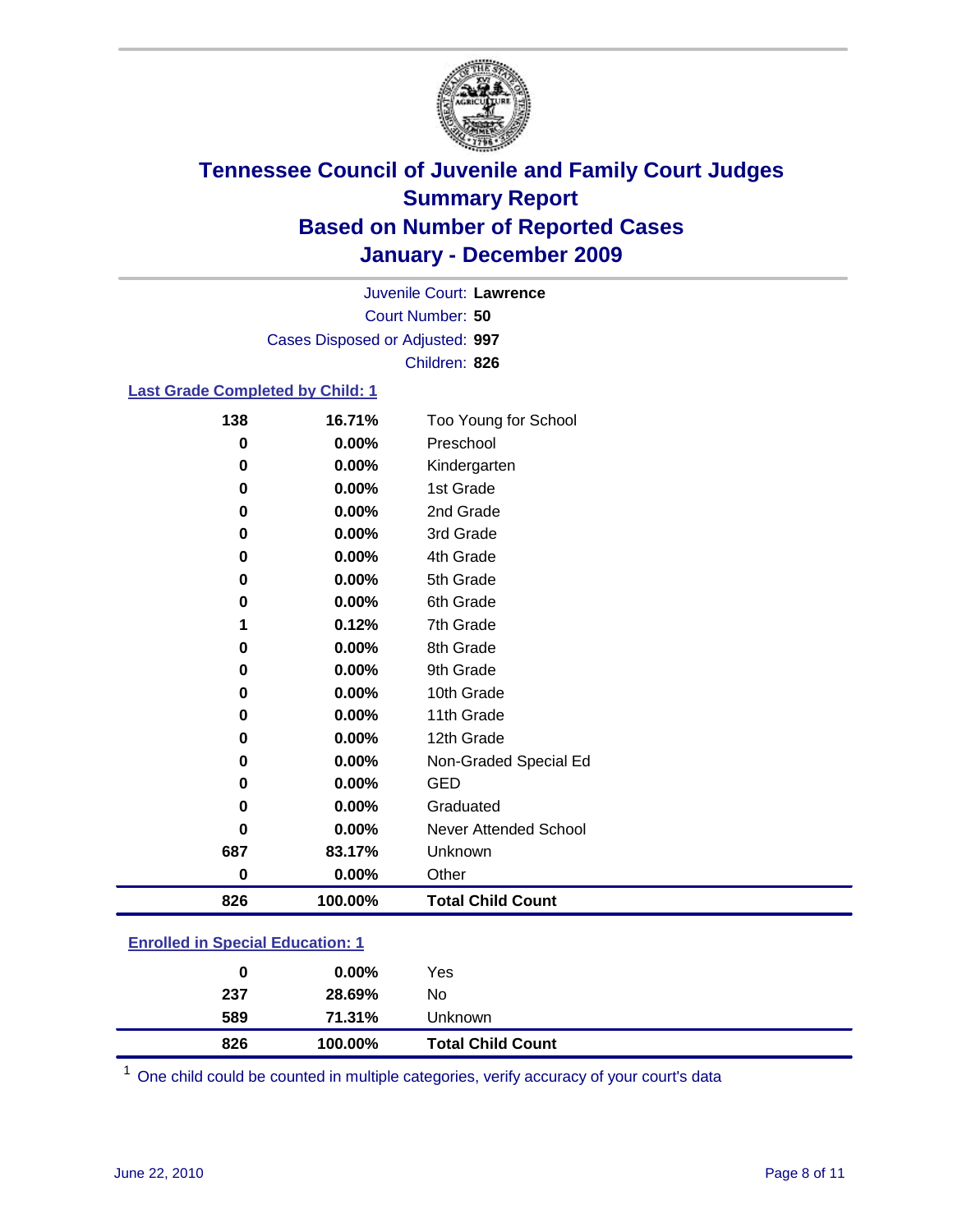

|                              |                                 | Juvenile Court: Lawrence  |
|------------------------------|---------------------------------|---------------------------|
|                              |                                 | Court Number: 50          |
|                              | Cases Disposed or Adjusted: 997 |                           |
|                              |                                 | Children: 826             |
| <b>Action Executed By: 1</b> |                                 |                           |
| 1,139                        | 96.77%                          | Judge                     |
| 37                           | 3.14%                           | Referee                   |
| 0                            | $0.00\%$                        | <b>YSO</b>                |
| 1                            | 0.08%                           | Other                     |
| 0                            | $0.00\%$                        | Unknown                   |
| 1,177                        | 100.00%                         | <b>Total Action Count</b> |

### **Formal / Informal Actions: 1**

| 322   | 27.36%   | Dismissed                                        |
|-------|----------|--------------------------------------------------|
| 23    | 1.95%    | Retired / Nolle Prosequi                         |
| 98    | 8.33%    | <b>Complaint Substantiated Delinquent</b>        |
| 25    | 2.12%    | <b>Complaint Substantiated Status Offender</b>   |
| 29    | 2.46%    | <b>Complaint Substantiated Dependent/Neglect</b> |
| 0     | $0.00\%$ | <b>Complaint Substantiated Abused</b>            |
| 0     | $0.00\%$ | <b>Complaint Substantiated Mentally III</b>      |
| 35    | 2.97%    | Informal Adjustment                              |
| 5     | 0.42%    | <b>Pretrial Diversion</b>                        |
| 5     | 0.42%    | <b>Transfer to Adult Court Hearing</b>           |
| 0     | $0.00\%$ | Charges Cleared by Transfer to Adult Court       |
| 72    | 6.12%    | <b>Special Proceeding</b>                        |
| 17    | 1.44%    | <b>Review Concluded</b>                          |
| 314   | 26.68%   | Case Held Open                                   |
| 232   | 19.71%   | Other                                            |
| 0     | 0.00%    | <b>Unknown</b>                                   |
| 1,177 | 100.00%  | <b>Total Action Count</b>                        |

<sup>1</sup> If different than number of Referral Reasons (1177), verify accuracy of your court's data.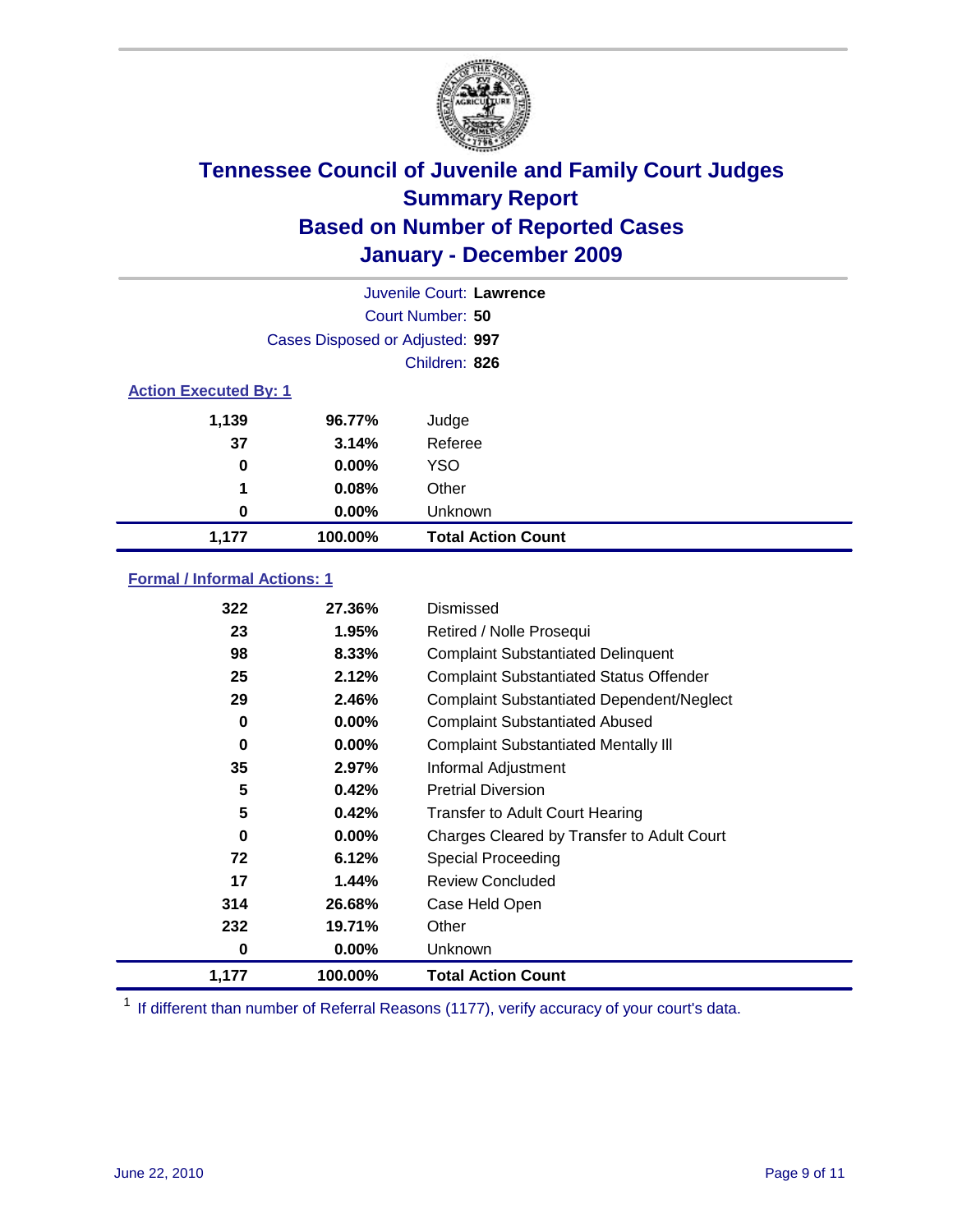

|                       |                                                       | Juvenile Court: Lawrence                             |
|-----------------------|-------------------------------------------------------|------------------------------------------------------|
|                       |                                                       | Court Number: 50                                     |
|                       | Cases Disposed or Adjusted: 997                       |                                                      |
|                       |                                                       | Children: 826                                        |
| <b>Case Outcomes:</b> | There can be multiple outcomes for one child or case. |                                                      |
| 296                   | 27.82%                                                | <b>Case Dismissed</b>                                |
| 24                    | 2.26%                                                 | Case Retired or Nolle Prosequi                       |
| 4                     | 0.38%                                                 | Warned / Counseled                                   |
| 223                   | 20.96%                                                | Held Open For Review                                 |
| $\mathbf{2}$          | 0.19%                                                 | Supervision / Probation to Juvenile Court            |
| 0                     | 0.00%                                                 | <b>Probation to Parents</b>                          |
| 1                     | 0.09%                                                 | Referral to Another Entity for Supervision / Service |
| 0                     | 0.00%                                                 | Referred for Mental Health Counseling                |
| 3                     | 0.28%                                                 | Referred for Alcohol and Drug Counseling             |
| 0                     | 0.00%                                                 | Referred to Alternative School                       |
| 0                     | 0.00%                                                 | Referred to Private Child Agency                     |
| 1                     | 0.09%                                                 | Referred to Defensive Driving School                 |
| 7                     | 0.66%                                                 | Referred to Alcohol Safety School                    |
| 5                     | 0.47%                                                 | Referred to Juvenile Court Education-Based Program   |
| 0                     | 0.00%                                                 | Driver's License Held Informally                     |
| 0                     | 0.00%                                                 | <b>Voluntary Placement with DMHMR</b>                |
| 0                     | 0.00%                                                 | <b>Private Mental Health Placement</b>               |
| 0                     | 0.00%                                                 | <b>Private MR Placement</b>                          |
| 0                     | 0.00%                                                 | Placement with City/County Agency/Facility           |
| 0                     | 0.00%                                                 | Placement with Relative / Other Individual           |
| 34                    | 3.20%                                                 | Fine                                                 |
| 96                    | 9.02%                                                 | <b>Public Service</b>                                |
| 6                     | 0.56%                                                 | Restitution                                          |
| 2                     | 0.19%                                                 | <b>Runaway Returned</b>                              |
| 3                     | 0.28%                                                 | No Contact Order                                     |
| 0                     | 0.00%                                                 | Injunction Other than No Contact Order               |
| 0                     | 0.00%                                                 | <b>House Arrest</b>                                  |
| 0                     | 0.00%                                                 | <b>Court Defined Curfew</b>                          |
| 3                     | 0.28%                                                 | Dismissed from Informal Adjustment                   |
| 0                     | 0.00%                                                 | <b>Dismissed from Pretrial Diversion</b>             |
| 3                     | 0.28%                                                 | Released from Probation                              |
| 1                     | 0.09%                                                 | <b>Transferred to Adult Court</b>                    |
| 0                     | 0.00%                                                 | <b>DMHMR Involuntary Commitment</b>                  |